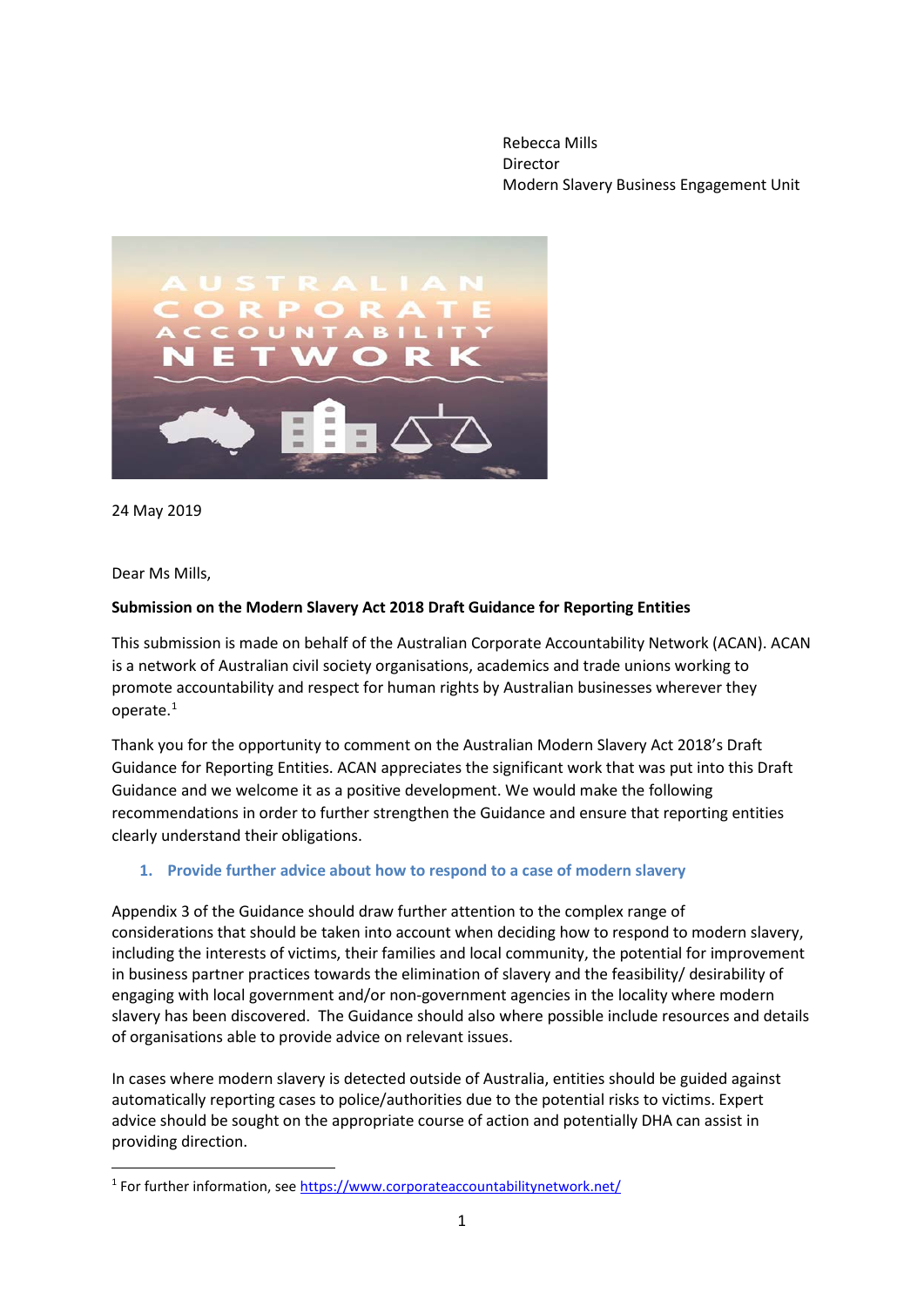### **2. Encourage Ongoing Stakeholder Engagement**

Chapter 5 of the Guidance describes stakeholder engagement as a way for entities to become more aware of what is happening in their supply chains and investment portfolios. We believe that that stakeholder engagement is important throughout the entire reporting process, including in stages leading to the issuing of statements, such as during the identification of risks and the design of measures to prevent and mitigate such risks. Reports are most effective when reporting entities work in partnership with stakeholders who can provide a more comprehensive account of risks in their supply chains and of possible measures to prevent and address risks, including remedial measures, and who can help assess the effectiveness of modern slavery procedures and policies. Stakeholders, including civil society organisations, local worker and union representatives and affected individuals, are allies in addressing modern slavery and should be consulted on an ongoing basis.[2](#page-1-0)

Reporting entities should therefore be encouraged to consult with relevant stakeholders when designing and reporting on their policies and processes to prevent and address modern slavery in their operations and supply chain. The Guidance should also explicitly encourage reporting entities to form or join in multi-stakeholder sectoral or regional initiatives, which generally have good risk control in a given sector or region and facilitate the exchange of useful information between the companies concerned.

#### **3. Include Effectiveness Criteria for Grievance Mechanisms**

The Guidance refers to 'grievance mechanisms' a number of times in Chapters 5 and 8 but it does not provide advice to businesses on what an appropriate and adequate grievance mechanism might look like. Such mechanisms can be effective ways for companies to receive information about issues within their operations and supply chain and to undertake targeted action to resolve them in a timely fashion, rather than wait for and rely upon broader auditing processes.

The Guidance should describe the key criteria to ensure the effectiveness of grievance mechanisms, drawing on the UN Guiding Principles on Business and Human Rights, principle 31. These criteria should include worker confidentiality, the availability of translation in relevant languages, the availability hours which should enable workers to use the mechanism alongside their working hours, and timely follow up action.

### **4. Encourage a Gender Sensitive Approach**

<u>.</u>

The Guidance should include gender considerations in each section to address gender-specific impacts. Companies should be aware that women are disproportionately affected by modern slavery in many sectors and regions and that over half of all victims of modern slavery are women. They are often exposed to high levels of violence, including sexual harassment and abuse, and threats of

<span id="page-1-0"></span> $2$  That said, we note that civil society organisations are often poorly funded and should not be expected to play the role of an unpaid advisor or modern slavery consultant for reporting entities. Both government and business need to consider adequate funding for advocacy and consultation for the sector to make this recommendation in the guidance more meaningful. It may be useful to include reference in the Guidance to the definition of civil society as set out in Office of the High Commissioner for Human Rights, Working with the United Nations Human Rights Programme: A Handbook for Civil Society (2008).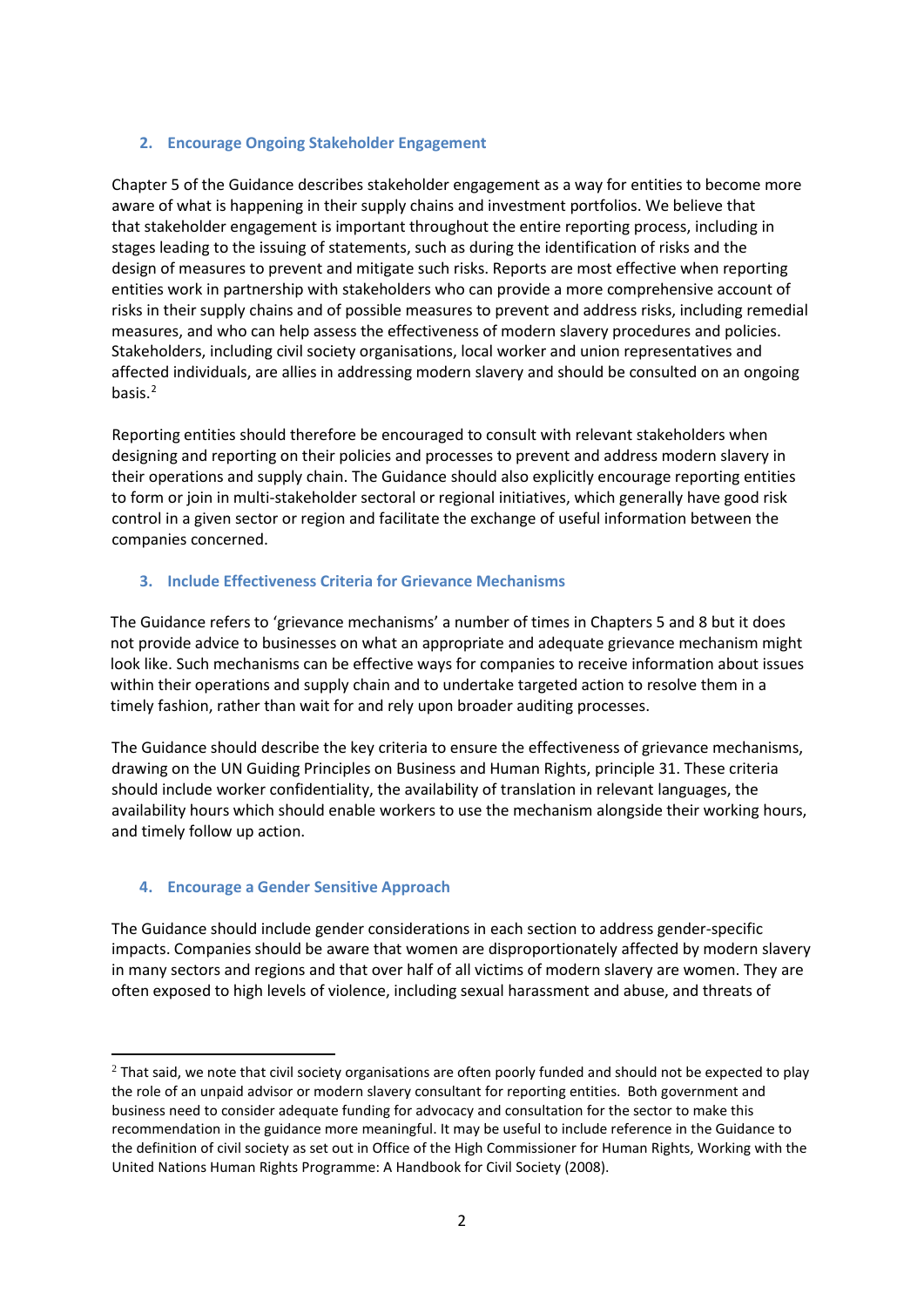other harm or termination if they lodge a complaint. Such gendered harm is not only a consequence of forced marriage but present in other forms of contemporary slavery.

The Guidance should encourage reporting entities to integrate a gender sensitive approach when seeking to describe and explain modern slavery risks under the Mandatory Criterion Three, and to describe the actions taken by the entity to assess and address those risks under Mandatory Criterion Four. A gender-sensitive approach may include conducting gender-sensitive human rights due diligence, collecting and disclosing gender disaggregated data, and providing gender-sensitive training throughout supply chains. Collaboration and discussion with women's rights organizations may help companies in identifying concealed gender-specific risks of modern slavery. The Unit should also consider highlighting 'at risk' groups, such as women, in "Table Four: Risk Indicators for Modern Slavery".

# **5. Provide clearer guidance as to what constitutes a supply chain and how to address it**

In Chapter 5, where entities are required to describe their structure, operations and supply chains, the Guidance should encourage entities to provide specific, meaningful information about their operations and suppliers rather than simply identifying, for example, the 'region' where their operations or supply chains are located. It is only through the provision of greater detail that external stakeholders such as investors, workers or customers will be able to use the reports to independently gauge whether a company is accurately assessing and acting on its modern slavery risks. We would recommend that text is inserted in the preamble to Table One on page 27 and that the Table also make clear that it is best practice to identify suppliers by publicly disclosing the names and addresses of suppliers or factories

Many businesses will be concerned with how many tiers of their supply chain they should examine and what constitutes 'enough' due diligence. Companies should also be encouraged to conduct their due diligence in accordance with the guidance provided in the UN Guiding Principle and the OECD Guidance documents on due diligence. The Guidance should encourage entities to demonstrate continuous improvement in the scope and nature of their supply chain human rights due diligence. It should recognise that standard expectations will differ depending on the sector and sector specific guidance under the OECD's Proactive Agenda.

Further specific guidance should be provided on page 25 to reporting entities from the financial services sector concerning what concerns 'operations', 'suppliers' or 'business relations', so as to capture lending and other types of business relations within the financial sector. See https://mneguidelines.oecd.org/RBC-for-Institutional-Investors.pdf p 13-15.

# **6. Additional resources**

We would recommend that the following additional resources be added to Appendix 5 of the Guidance:

• International Labour Organisation, *Combating forced labour: a handbook for employers and business* (2015[\) https://www.ilo.org/global/topics/forced](https://www.ilo.org/global/topics/forced-labour/publications/WCMS_101171/lang--en/index.htm)[labour/publications/WCMS\\_101171/lang--en/index.htm](https://www.ilo.org/global/topics/forced-labour/publications/WCMS_101171/lang--en/index.htm)